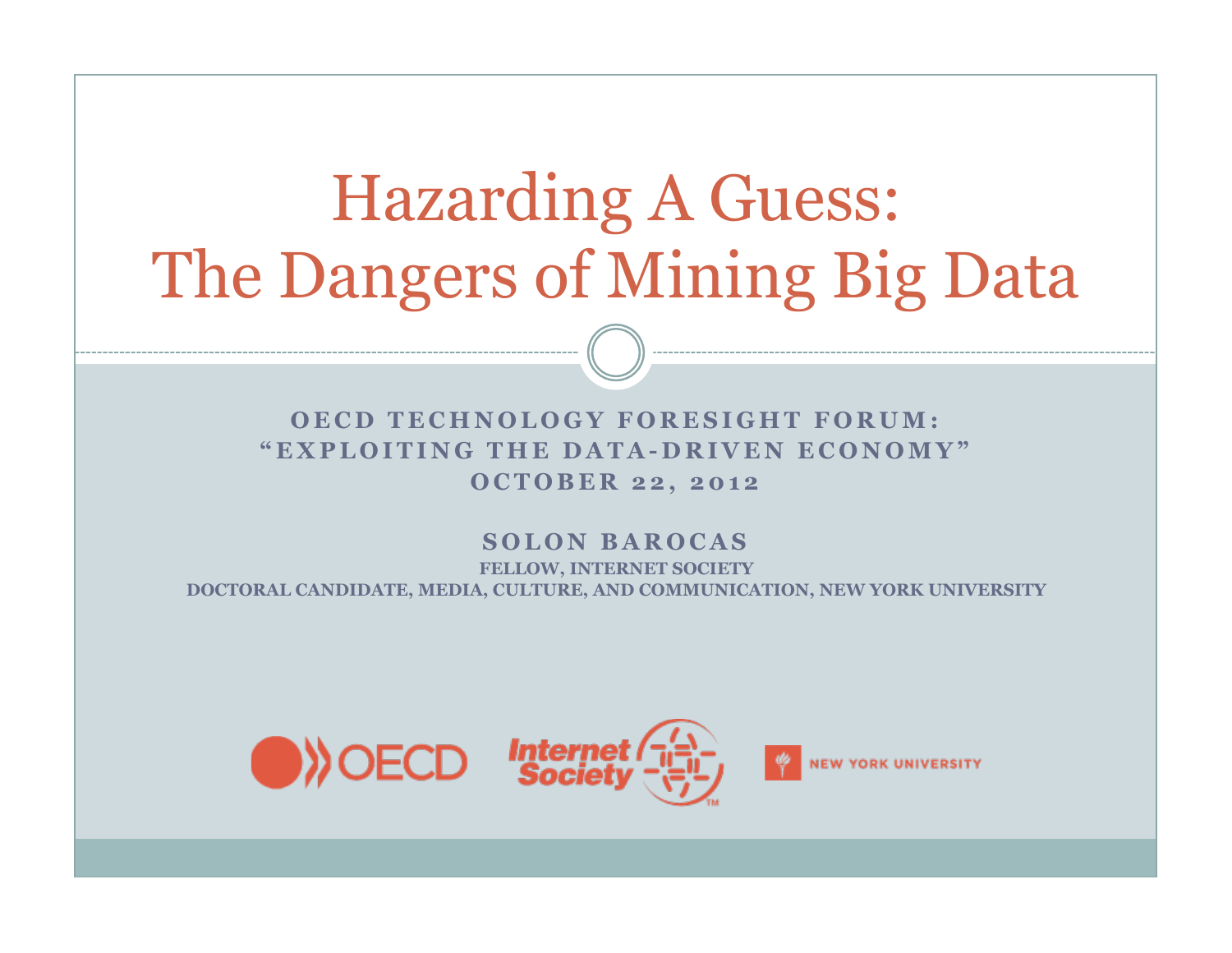## Tail Wagging the Dog

- Evidence-based policy vs. policy-making based on evidence
	- ¡ A bias toward policy-making for which there is more easily accessible and cheaply obtainable evidence
- More than the rationalization of an existing, more ad hoc procedure; instead, Big Data may change the activity to which it is brought to bear
	- o e.g., education in the United States...
	- ¡ e.g., the profound change policing experienced with the introduction of profiling: from a general concern with crime reduction (efficacy) to a narrower concern with the likelihood that each police action would result in crime detection (efficiency) (Harcourt 2007)
	- $\circ$  "anyone who is committing the same crime should face the same likelihood of being punished"
		- $\star$  Fairness
		- $\star$  Rule of law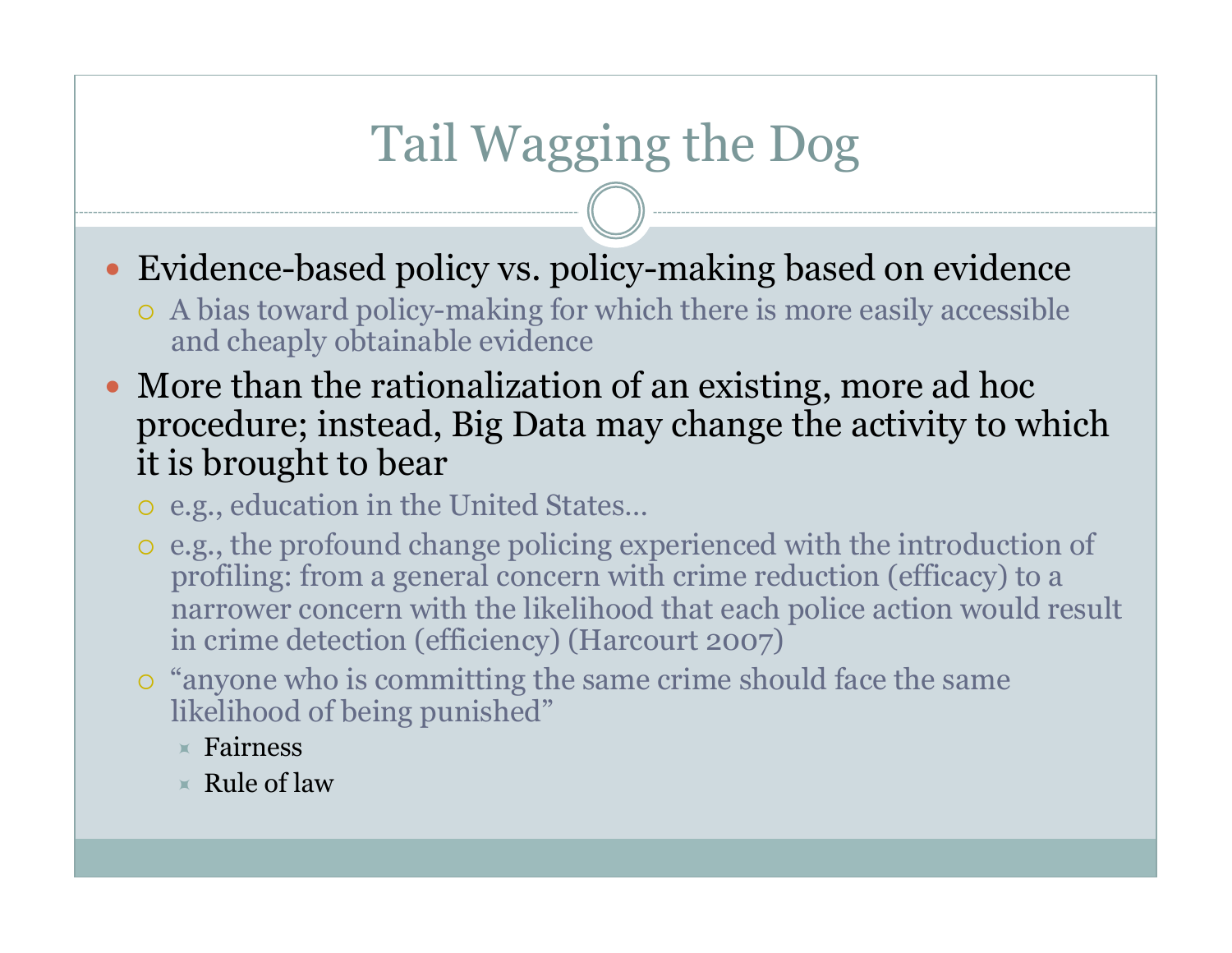### Optimization Problems

- Some obvious problems that Big Data pose the FIPPs…
- But some quite technical issues that are not yet well appreciated
	- o Tension between fairness and accuracy
		- $\overline{\phantom{a}}$  Purging illegal—but relevant—features from the model reduces the predictive accuracy of the model
			- ¢ Ironically, correcting for latent discrimination requires collecting precisely those pieces of information that are verboten
	- $\circ$  Tension between transparency and accuracy
		- $\star$  In many cases, complex models tend to be more accurate than those that are more parsimonious
		- $\triangleright$  But the added complexity renders them inscrutable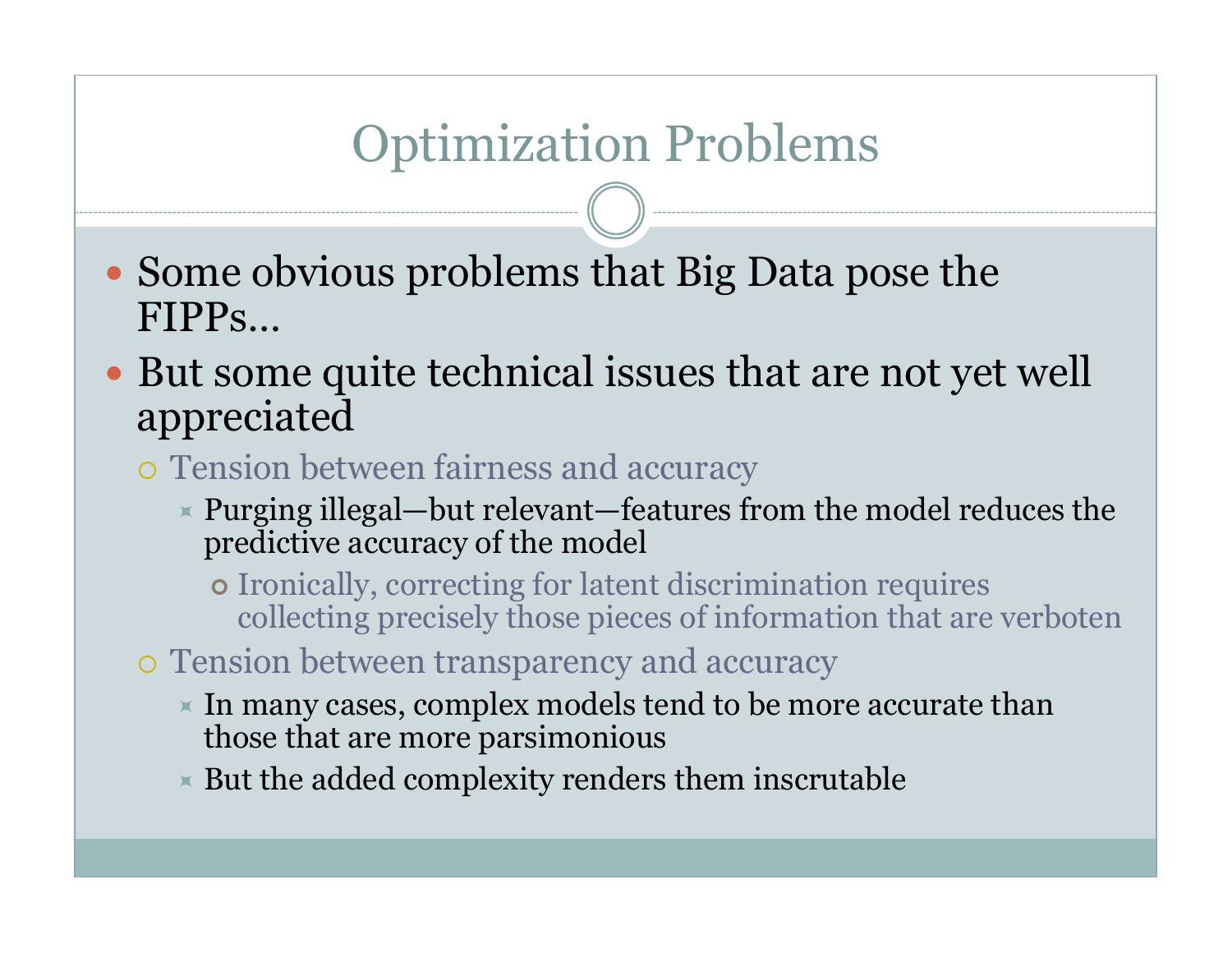#### The Cost of Non-Erroneous and Lawful Discrimination

• Discriminatory by design

- ¡ Non-erroneous discrimination?
- ¡ Lawful discrimination?
	- $\star$  Absence of animus
	- $\ast$  Not involving protected class
- Fairness (Gandy 2009)
	- ¡ To sort and evaluate to better target and tailor interventions
		- $\ast$  Produce unequal access to information, goods, and services
- Equity and Inequality (Gandy 1993)
	- ¡ Constrain life chances
	- $\circ$  Exacerbate historical disparities
- Ratchet effect (Harcourt 2007)
	- ¡ Stratification
	- **o** Stigmatization